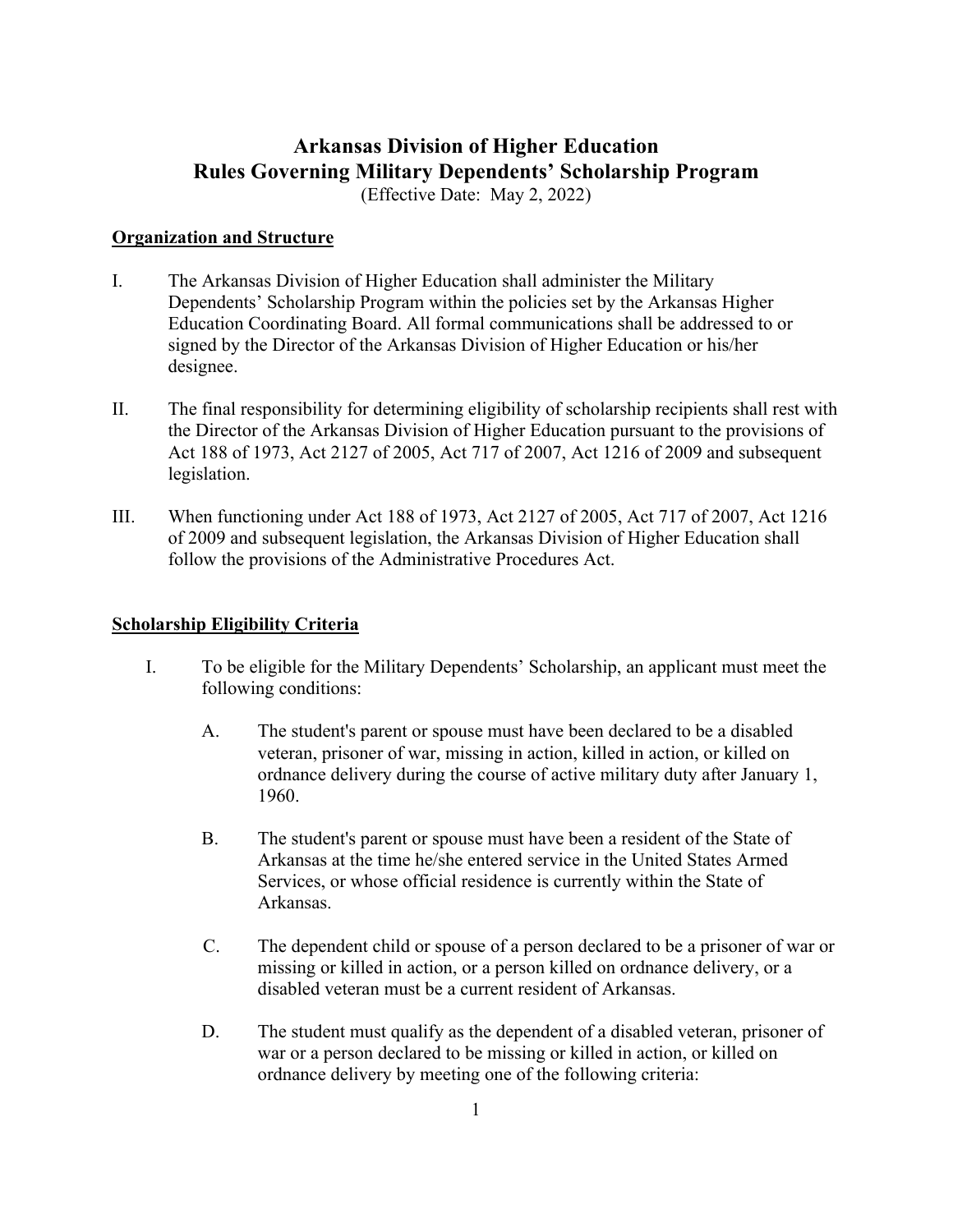- 1. The student is the legal spouse of a person declared to be a prisoner of war, missing or killed in action, or killed on ordnance delivery or a person declared to be a disabled veteran or,
- 2. The dependent child must be the biological child of the parent who was declared to be a prisoner of war or missing or killed in action, or killed on ordnance delivery, or a disabled veteran; or,
- 3. The dependent child is legally adopted or in legal custody of the guardian that was declared to be a prisoner of war or missing or killed in action or killed on ordnance delivery, or a disabled veteran.
- E. The dependent child must meet the U.S. Department of Education's definition of "dependent" with regards to children.
- F. A stepchild is not eligible for this scholarship unless he/she has been legally adopted by the parent who was declared to be a prisoner of war or missing or killed in action, or killed on ordnance delivery, or a disabled veteran.
- G. The applicant must apply for the Dependents' Educational Assistance Program (DEA) Chapter 35 of Title 38 of the U.S. Code with the Department of Veterans Affairs.
- H. The applicant must be enrolled or accepted for enrollment as a full-time student in any private, nonprofit institution of higher education in Arkansas or state-supported institution of higher education in Arkansas.
- I. The applicant must be an undergraduate student seeking an associate's degree, a baccalaureate degree or certificate of completion.
- J. The applicant must apply for the scholarship prior to the published deadline in order to receive the scholarship. Reimbursement can only be made for the year in which the student is currently enrolled and has made application.
- II. Once a person qualifies as an eligible student under the terms of the program, there shall be no situation, such as the return of a parent or spouse, or the reported death of a parent or spouse that will remove the dependent from the benefits of this program.

# III. Continued Eligibility

An eligible recipient shall receive a scholarship for one (1) academic year, renewable for up to three (3) additional academic years if the recipient meets the following continuing eligibility criteria established by ADHE: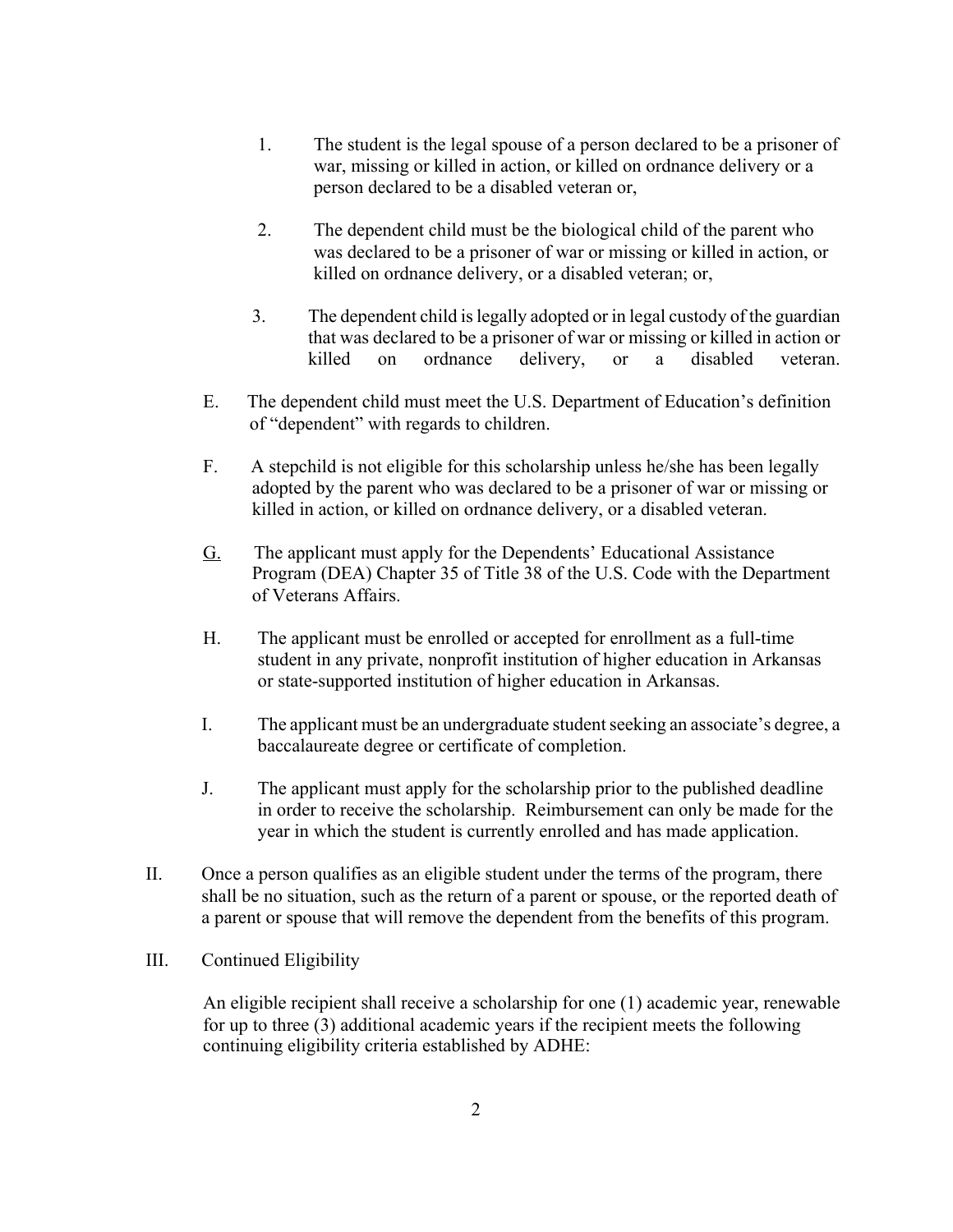- 1. The student must maintain a cumulative grade point average of at least 2.0 on a 4.0 scale.
- 2. The student is making satisfactory progress toward a degree or certificate of completion;
- 3. The student is enrolled in at least twelve semester hours or the equivalent per semester and completes 24 semester hours, or the equivalent, per academic year.

# **Application Process**

- I. Applications
	- A. Brochures are mailed to counselors and principals at public and private Arkansas high schools.
	- B. Brochures are mailed to financial aid officers at private, nonprofit institutions of higher education in Arkansas and state-supported institutions of higher education in the state of Arkansas. The institutional financial aid officer is responsible for ensuring that eligible students are made aware of the Military Dependents' Scholarship Program and its benefits.
	- C. Applications will be made available online from the Arkansas Division of Higher Education.
- II. Submission of Applications
	- A. The Arkansas Division of Higher Education shall establish the deadline for receipt of applications. The deadline date shall be clearly printed on the application.
	- B. Scholarship applicants shall submit to the Arkansas Division of Higher Education the following documentation as it applies to the applicant:
		- 1. Military Dependents' Scholarship Application;
		- 2. A death certificate or other documentation certifying the death of the parent or spouse. A death as a result of injuries received while serving in the armed forces is only covered if the death occurred while on active duty.
		- 3. A Report of Casualty from the appropriate branch of the United States Armed Services or a copy of the veteran's DD214 form;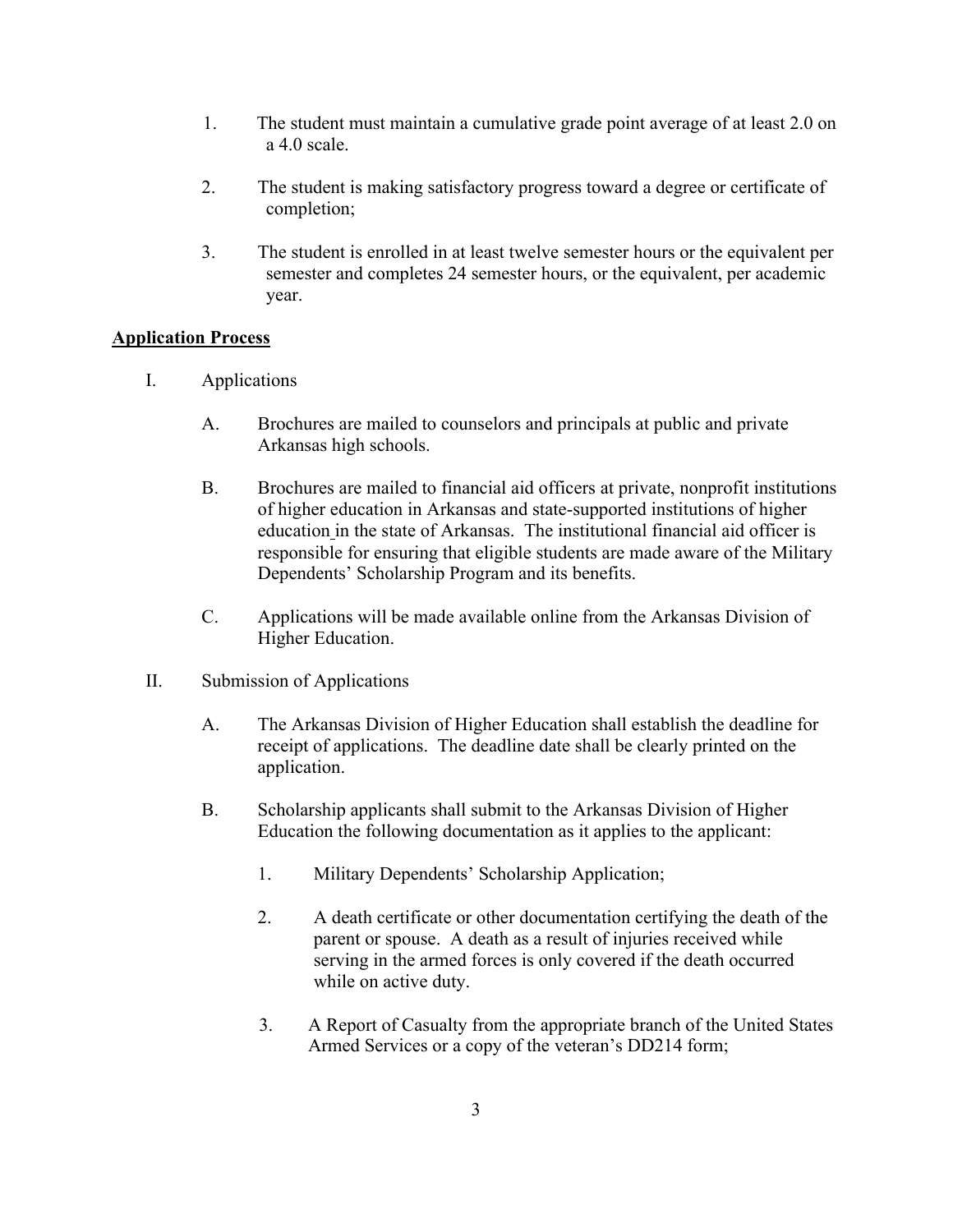- 4. Documentation from the federal Department of Veterans Affairs citing service-connected, one hundred percent (100%) total and permanent disability;
- 5. A copy of the application and statement of acceptance or denial of the federal program for dependents of veterans, Dependents' Educational Assistance Program (DEA).
- 6. A copy of DEA benefits statement showing the amount of educational assistance allowed for each term.
- 7. A copy of legal adoption or court appointed legal guardianship for a dependent child;
- 8. A copy of birth certificate, if a dependent child;
- 9. A copy of marriage license, if a spouse.

# **Award Process**

- I. Applications and supporting documentation will be reviewed for completeness and to determine whether the applicant meets all the eligibility requirements. Applicants will be notified within 30 days of the status of their application.
- II. Eligible students will receive an award notice, which contains the conditions of the award, the requirements for continued eligibility, an explanation of the benefits, and the student's responsibilities.
- III. The institution will also receive an award notice, which contains the student's name, social security number, award limits, the conditions of the award, verification process, and payment process. The institution will be required to complete a Reimbursement Form listing all charges covered by this program.
- IV. The institution will be responsible for verifying the student's continued eligibility each semester.
- V. The award will be renewed annually provided the student satisfies the continued eligibility requirements as defined by the Arkansas Division of Higher Education in "Scholarship and Eligibility Criteria," Section III.
- VI. Reimbursement can only be made for the year in which the student is currently enrolled and has made application.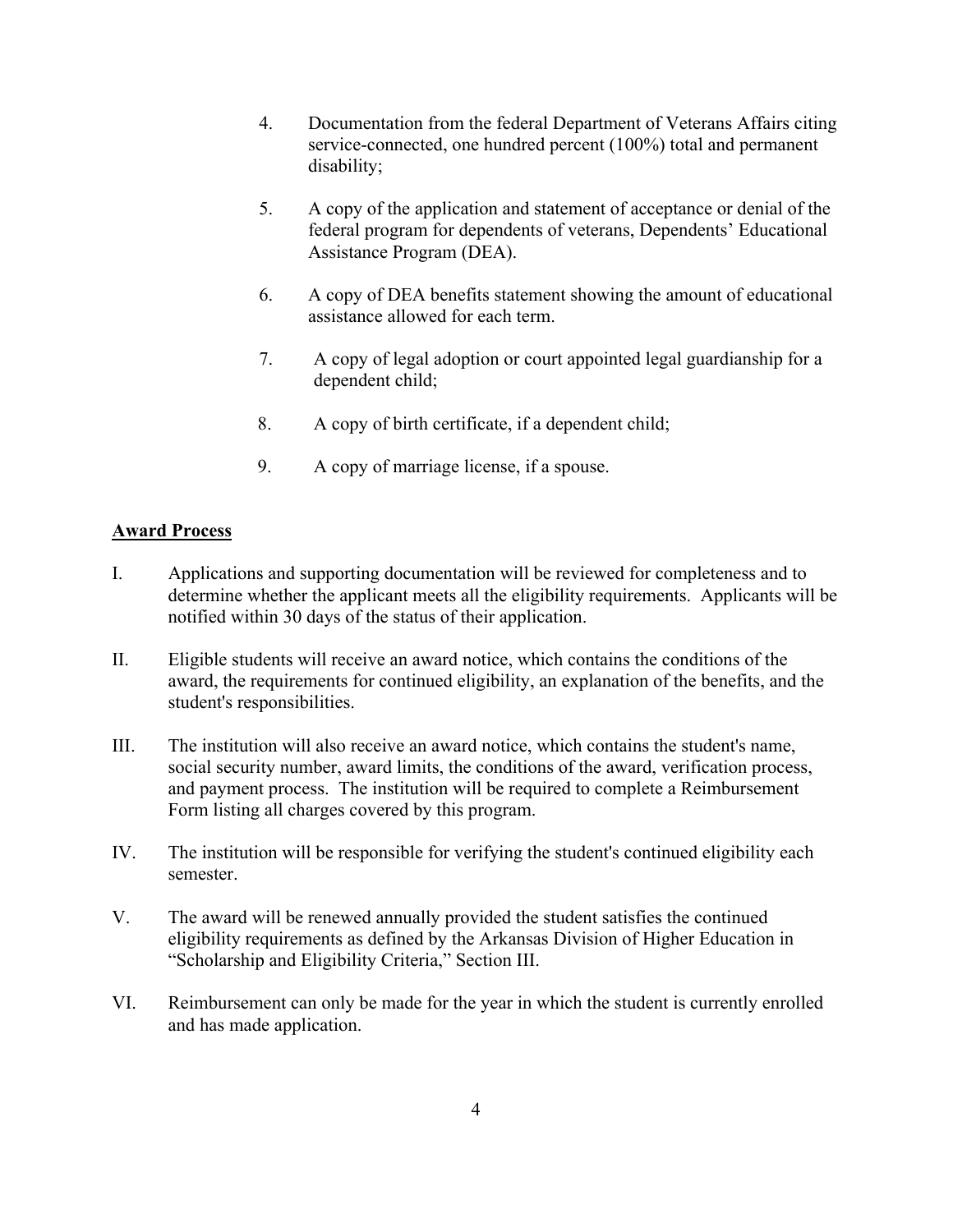#### **Scholarship Payment Policies**

- I. The scholarship will pay that portion of charges that exceeds the amount of the DEA educational assistance allowance OR the full amount if the recipient is ineligible for DEA, but is eligible for the MDS. Reimbursement is limited to the cost of tuition at the in-state rate, mandatory fees, and a room and meal plan when provided in campus facilities from such institution or school. The amount reimbursed for the room shall not exceed the usual and custom amounts charged by the institution as for similar scholarship programs.
- II. Payment on behalf of the scholarship recipient will be made directly to the recipient's institution. The Arkansas Division of Higher Education will reimburse the institution at the beginning of each semester for approved charges covered by this program upon receipt of the Reimbursement Form, and verification of the charges. Reimbursement can only be made for the year in which the student is currently enrolled and has made application.
- III. The Arkansas Division of Higher Education will pay the institution for the award covered by this program upon receipt of the Reimbursement Form, and verification of the charges.
	- A. Transfer Policy

A recipient who has received a Military Dependents' Scholarship may transfer to another eligible institution provided the Arkansas Division of Higher Education receives written notification of the change of status by October 1 for the Fall Term, February 1 for the Winter/Spring Terms, and June 1 for the Summer Terms. Failure to notify the Arkansas Division of Higher Education of the transfer by the deadline will disqualify the student for waiver of tuition and fees at the institution to which he/she has transferred.

B. Withdrawal Policy

Recipients may withdraw from the Military Dependents' Scholarship Program upon written notification to, and approval by, the Arkansas Division of Higher Education. The petition shall give the reason for withdrawal and will be supported with documentation. Recipients who withdraw from school and fail to notify the Arkansas Division of Higher Education by October 1 for the Fall term, February 1 for the Winter and/or Spring terms, and June 1 for the Summer terms will not be eligible for a tuition waiver for that semester. The recipient may receive the tuition waiver if he/she can demonstrate that extraordinary circumstances prevented him/her from notifying the Arkansas Division of Higher Education.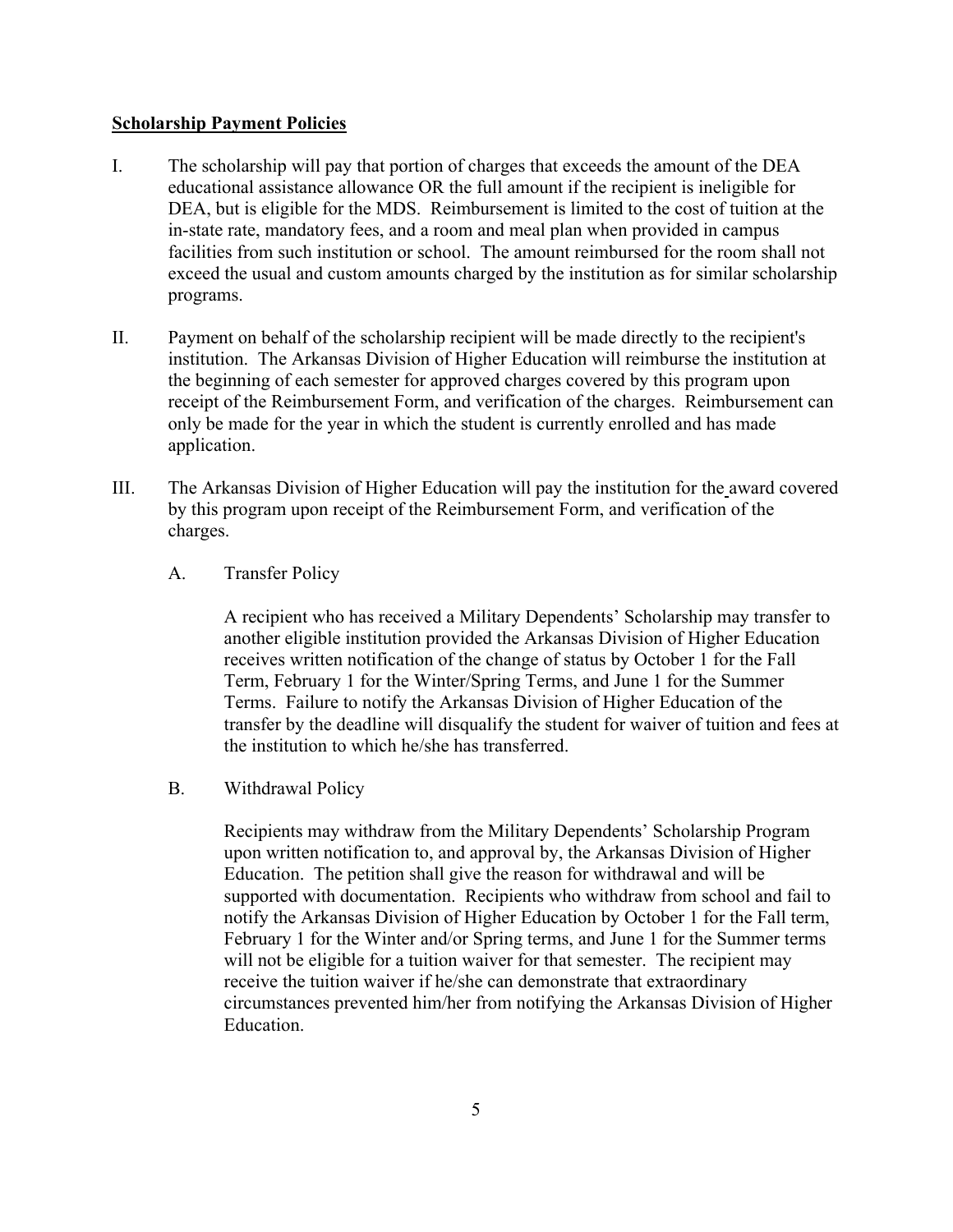# C. Revocation Policy

The award will be permanently revoked if the recipient fails to enroll full-time and the Arkansas Division of Higher Education receives neither written notification of transfer to another eligible institution, nor a petition for withdrawal by the recipient by October 1 for the Fall Term, February 1 for the Winter/Spring Terms and June 1 for the Summer Terms. At the discretion of the Arkansas Division of Higher Education, the award will not be revoked if the Division determines that extraordinary circumstances prevented the student from notifying the Division by the required dates.

D. Military Service

Recipients who are members of the Arkansas National Guard or Armed Forces Reserve units who are called to active duty for reasons other than regular unit training and are unable to complete the current term will not be penalized. They will be placed in deferred status until six (6) months after release from active duty.

- IV. Act 1180 of 1999 states that students who receive scholarships from public funds may not use those funds in a financial aid package to exceed the federally recognized cost of attendance at the institution where the student enrolls. The institution must follow ADHE policy in repaying public funds in the amount exceeding the total cost of attendance for any student who receives public funds in a financial aid package above the cost of attendance.
- V. The state assistance awarded to a dependent attending a private, nonprofit institution of higher education in this state shall not exceed the amount of state assistance awarded to dependents attending state-supported institutions of higher education.

# **Institutional Responsibilities**

I. Administrative Agreement

The chief executive officer of the state-supported institution of higher education is responsible for appointing one representative from the Financial Aid Office to act as administrator of the Military Dependents' Scholarship Program and to receive all communications and forms issued by the Arkansas Division of Higher Education. This representative is responsible for completing all forms, verification of data, and complying with all program rules and regulations. The institution must comply with these responsibilities in order to maintain continued eligibility status.

II. Verification

The institution shall provide verification to the Arkansas Division of Higher Education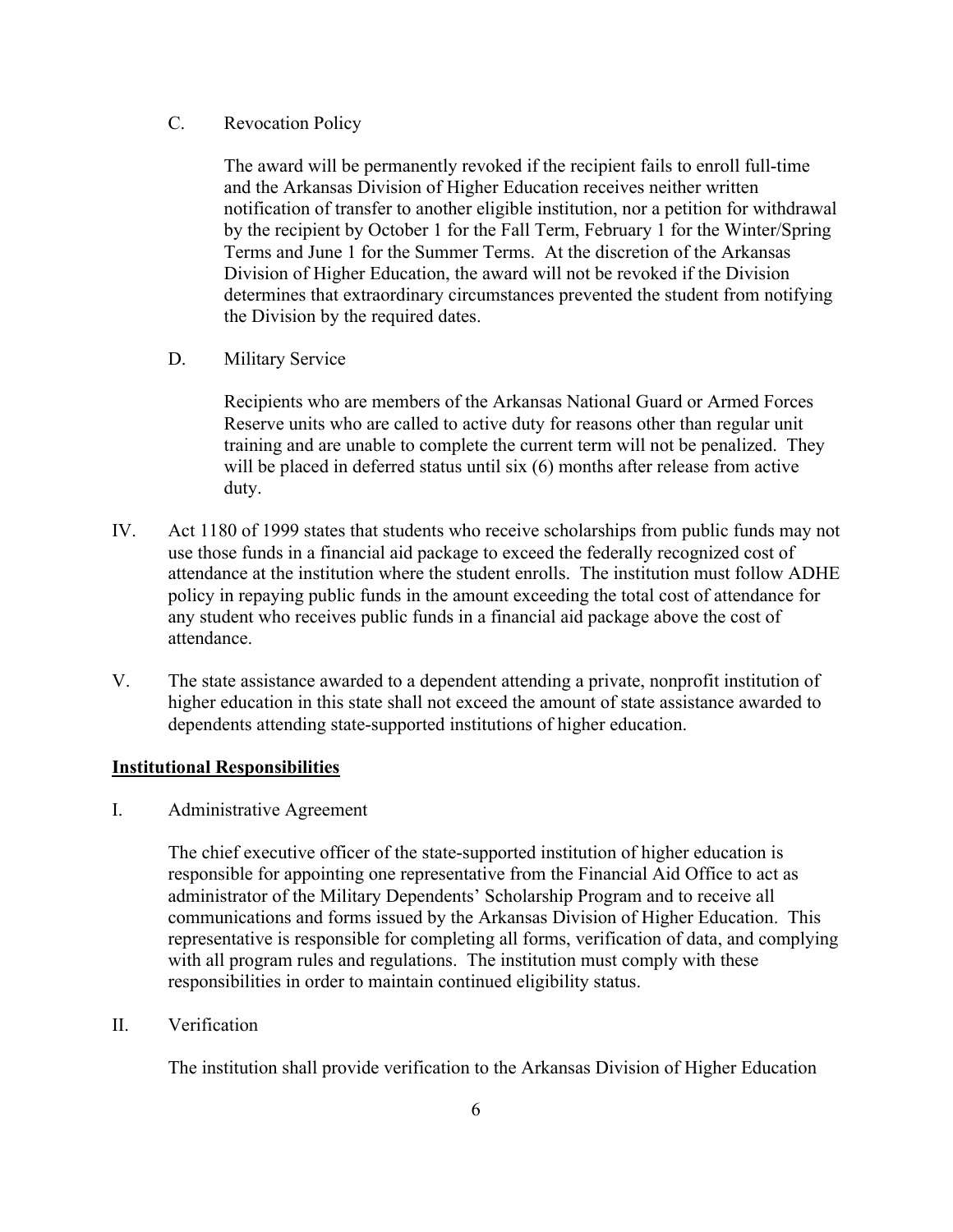(ADHE) at the close of each term concerning the student's name and continuing eligibility. This is accomplished using the Verification Form issued by the Division. Reimbursement to the institution will be made after the institution has completed the Verification Form and the Reimbursement Form and returned them to the Arkansas Division of Higher Education.

III. Identification of Eligible Students

Institutions will be responsible for exercising all reasonable efforts to identify students eligible for the program. Reimbursement can only be made for the year in which the student is currently enrolled and has made application.

IV. Deadline for Disbursement of Funds

The deadline for disbursement of funds is no later than 10 days after written receipt of funds. Any outstanding funds not disbursed must be returned to the Arkansas Division of Higher Education.

V. Refund Policy

It is the institution's responsibility to notify ADHE of the names of persons owing a refund, the date of the withdrawal and the refund amount. This information should be placed on the institution's verification roster before returning it to ADHE.

VI. Due Diligence

The institution will exercise due diligence in providing complete, accurate, and timely information as requested by the Arkansas Division of Higher Education on any scholarship recipient. In addition, the institution will exercise due diligence in complying with all the rules and regulations of the Military Dependents' Scholarship Program.

#### **Recipient Responsibilities**

- I. It is the recipient's responsibility to notify the Arkansas Division of Higher Education, in writing, of any change in status within 21 days. This includes:
	- A. Changes in name, or
	- B. Change in address, or
	- C. Change in Institution, or
	- D. Change in full-time status, or
	- E. Withdrawal from an institution.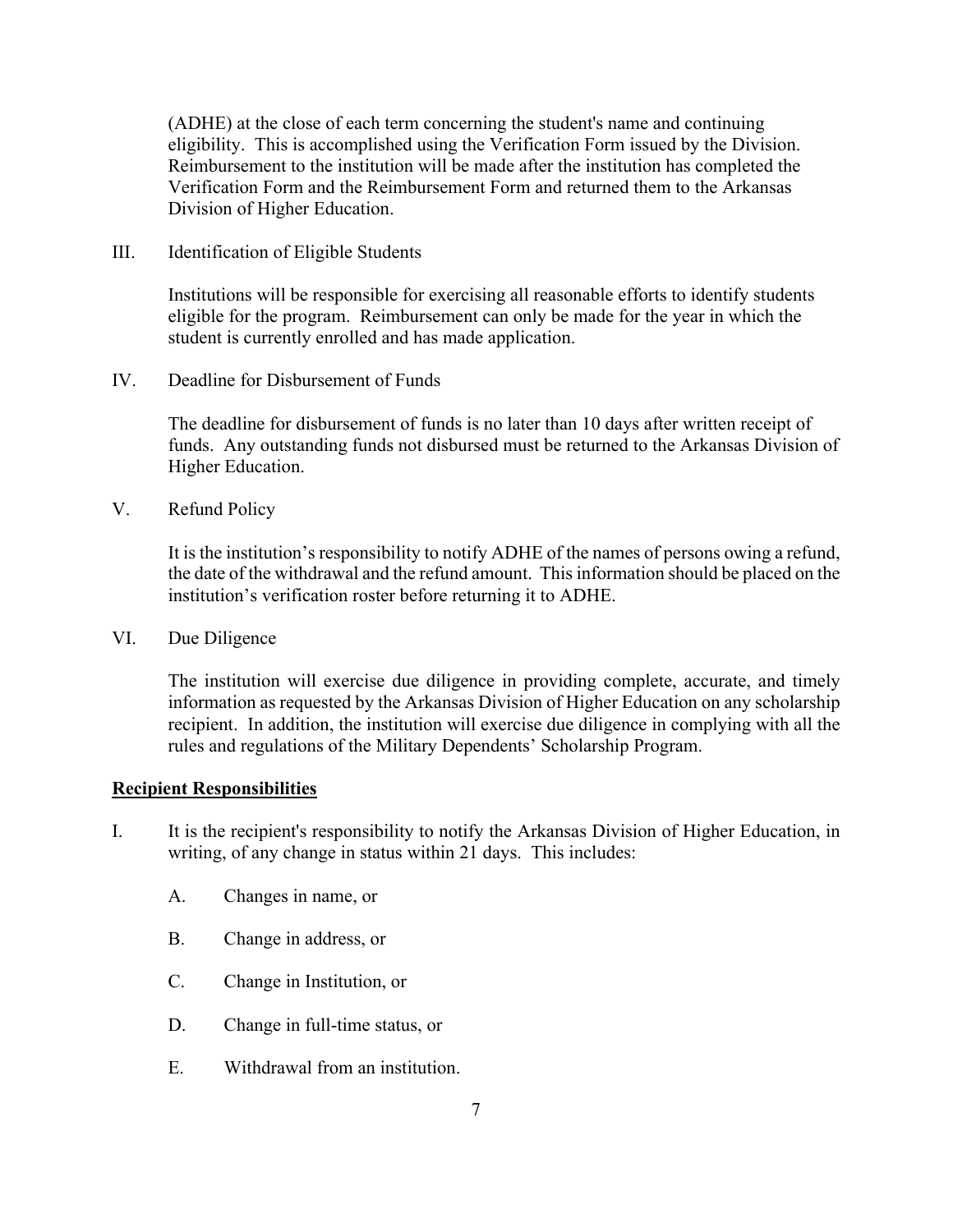Failure to notify the Arkansas Division of Higher Education of any change in status may affect future eligibility.

#### **Program Definitions**

The following definitions are used in the Military Dependents' Scholarship Program:

Approved Institution A private, nonprofit institution of higher education in Arkansas or state-supported institution of higher education or technical school located in Arkansas that is accredited by the North Central Association Commission on Higher Education, or has achieved candidacy status, and does not discriminate against applicants, or employees on the basis of race, color, religion, sex, age, handicap, or national origin, consistent with the provisions of applicable state and federal laws. Dependent Child Any child born or conceived, been legally adopted, or under court appointed legal guardianship of a person who has been declared to be a prisoner of war or missing or killed in action, or killed on ordnance delivery, or a disabled veteran, AND who meets the definition of dependent with regards to children established by the U.S. Department of Education. Stepchildren are not eligible unless legally adopted as stated above. Dependent Spouse The legal spouse of a person who has been declared to be a prisoner of war or missing or killed in action, or killed on ordnance delivery, or a disabled veteran. Disabled Veteran A person who has been declared by the Federal Department of Veterans Affairs to be one hundred percent (100%) totally and permanently disabled as a result of service-connected injuries or medical conditions AND who is currently receiving special monthly compensation for such, AND who was a resident of the State of Arkansas at the time that person entered the service of the U.S. armed forces OR who is a current resident of Arkansas. Full-time Student An undergraduate student enrolled in at least twelve (12) semester credit hours, or its equivalent, per semester. Satisfactory Progress Undergraduate students must maintain a cumulative college grade point average of at least 2.0 on a 4.0 scale, and make satisfactory progress toward a degree or certificate of completion, as defined by the institution.